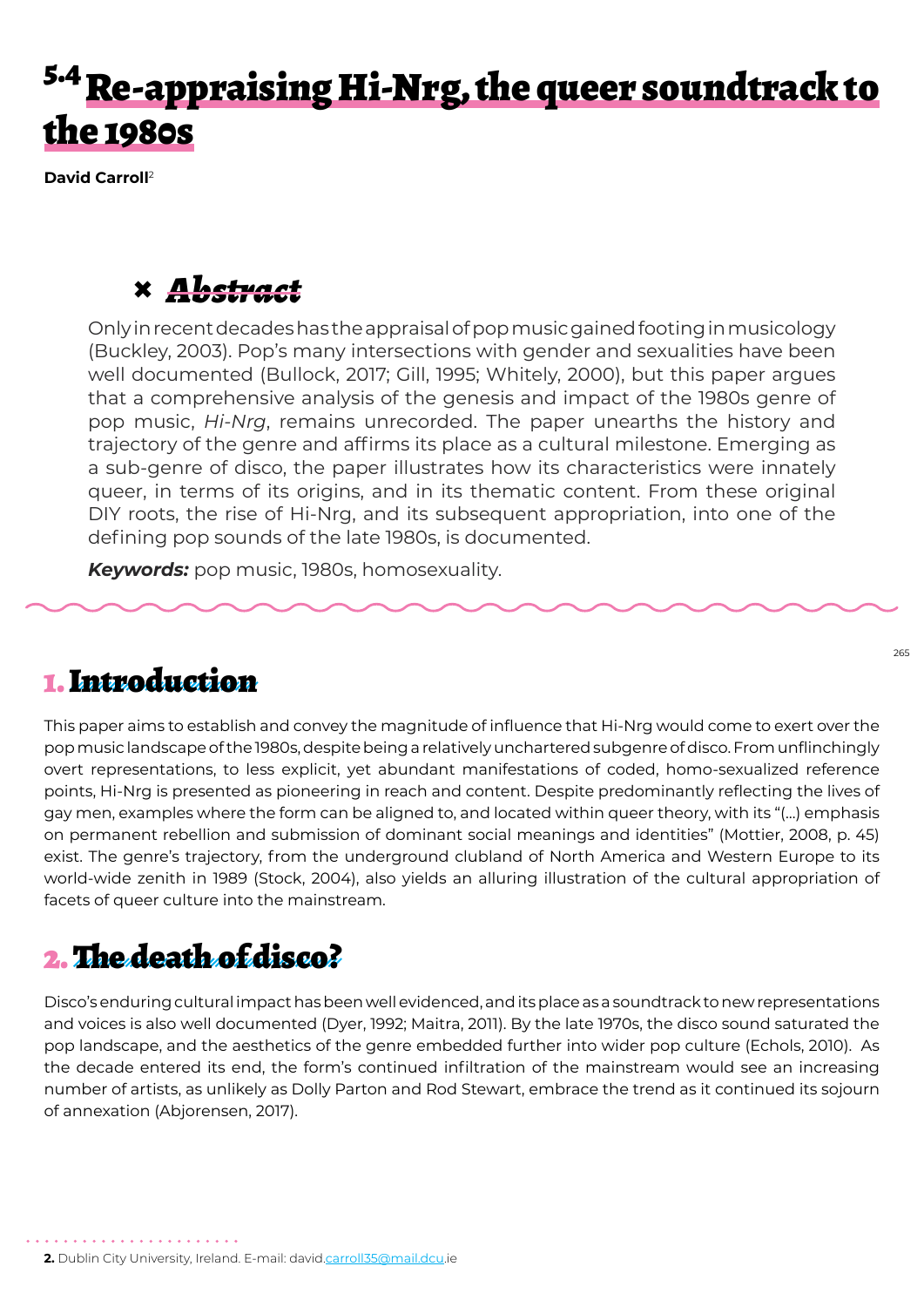#### **2.1 The paradigm of The Bee Gees**

The paradigm of British group, The Bee Gees, whose harnessing of disco had seen them attain levels of success exceeding previous career highs, was noted by many artists hoping to replicate such triumphs. The group's soundtrack to the film *Saturday Night Fever* had become the best-selling album of 1978 (McLeod, 2006, p. 349). Becoming eponymous with the disco genre itself, in 1987 it earned induction into the United States National Recording Registry based on its cultural significance (Bilyeu et *al.*, 2013). The effect on this mainstreaming of disco in relation to its constituent queer and non-white audience has been examined. For Doggett (2015, p. 475), their success was evidence of a significant shift:

# In The Bee Gee's hands, Disco became the success coincided with a shift in perception of<br>the discotheque's function. It was no longer the discotheque's function. It was no longer an arena for subverting society's sexual mores, and breaking taboos, but proof that one belonged inside the mainstream – or in selected circles, within the social elite.

266 Other scholars have concurred, citing the album as "(…) marking the beginning of the 'popularisation' of disco by repressing its black and homosexual origins" (Maitra, 2011, pp. 275-376). Despite criticisms to the contrary, disco had progressed stylistically during its ascent, "(…) from its funk-orientated origins in underground clubs and private parties into a more upscale, sophisticated sound associated with the smooth consonances of *Philadelphia Soul* and heavily produced orchestral music" (McLeod, 2006, p. 348).

### **2.2 How disco challenged rock music**

Rock music had been deeply challenged by disco. Epitomised by the infamous 'disco demolition' nights, whereby rock music fans were invited to literally burn disco records (Greenburg, 2010), the resistance has since been depicted as being as much about self-protection, reinforcing the previously rigid, heterosexual, and mainly white, representations of rock (Gillen, 2007; Mankowski, 2010). While there was significant resistance, the genre would survive in various shapes and forms, in many ways its 'death' an exaggeration (Robb, 2020). It would take, for an artist forever aligned with the genre, Gloria Gaynor, to sagely observe, "Disco music is alive and well and living in the hearts of music-lovers around the world. It simply changed its name to protect the innocent: Dance music" (Hubbs, 2007, in Robinson, 2010, p. 51).

Although disco was now losing its vice-like grip as a mass phenomenon, "(…) the gays hadn't stopped dancing yet" (Smith, 1999, in Kirk, 1999, p. 13). The 1980s, a decade in which the music industry would enjoy "(…) enormous expansion", (Jones, 1997, p. 18), would see the emerging Hi-Nrg gain significant popularity.

### 3. Origins

More than anyone, Hi-Nrg's origins can be attributed to Patrick Cowley and Bobby Orlando (Kirk 1999; Waterman, 2000). As Disco continued its evolution into a mass cultural medium, both would adapt aspects of its stylistic trademarks, and introduce other characteristics, which would come to define the Hi-Nrg genre. Both were from the United States, and while Cowley identified as gay, Orlando's interest in Hi-Nrg's development was perhaps less obvious. Described by poet Dennis Cooper as "(…) a hyper-macho, incredibly cocky, rampantly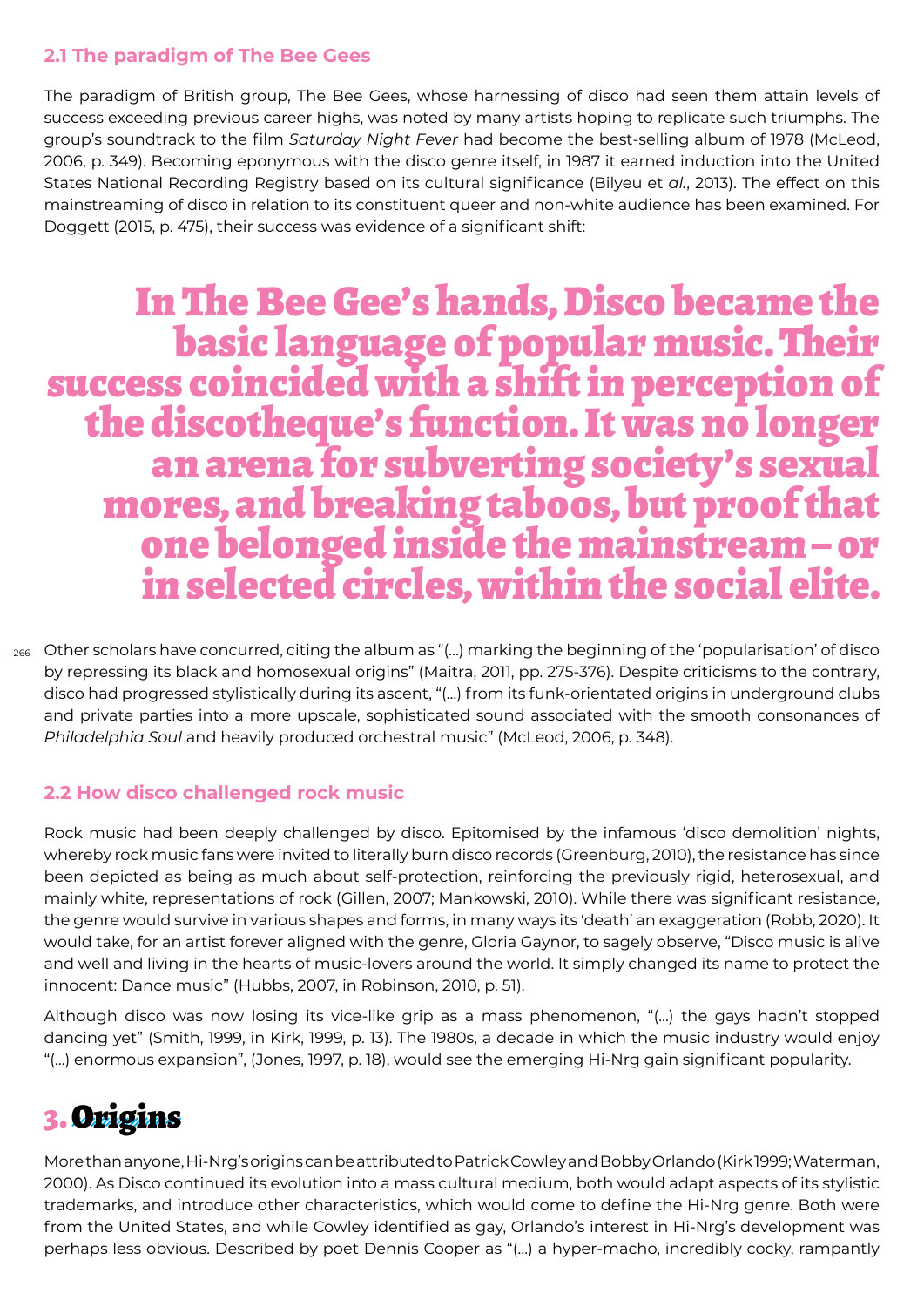homophobic ex-boxer who made gay disco*"* (2020:s/p), Orlando cuts a complex character; authoring a book on creationism and offering to cure his artists of their homosexuality, all the while producing songs which, in the main, were "(…) brazen odes to sex and partying" (Cooper*,* 2020:s/p). However, this seemingly contradictory stance does little to detract from his role as a pioneer of the form.

Despite such differences, both shared a similar approach to the execution of their productions. Of the period, Fikentscher (1991, p. 10) notes, "The early 1980s were a period in which the lines between studio producers, engineers, songwriters & DJs became increasingly fuzzy. Many DJs, in addition to spinning records, ventured into dance music production". Both producers were exemplary of this new breed of DIY musical entrepreneurs, even on occasion performing vocal duties for their songs. Again, the timing was crucial, coinciding with a period when, "(…) major record companies scrambled to drop the disco acts they had ravenously signed up, plenty of small independent labels run by gay folk sprang up to meet the demands for up-tempo dance records in their own communities" (Walters, 1996, p. 72). Although clearly derived from disco (Fritz, 1999), in a departure to what had come before, both producers sped up the traditional disco sound, establishing something altogether more frenzied. The tempo of the records paced at least 120BPM (Beats per minute), typically at 127BPM, produced a dramatically urgent sounding style (Buckland, 2010).

#### **3.1 The term Hi-Nrg**

In terms of the genre's etymology, there is a general consensus that as a term, 'Hi-Nrg' was coined by artist Donna Summer describing her song, *I Feel Love*, as having "a high energy vibe" (Jones & Kantonen, 1999; Shapiro, 2000). Produced by Giorgio Moroder, the "godfather of disco" and fellow forefather of the Hi-Nrg sound (Nika, 2015; Vivarelli, 2016), Moroder had with Summer's previous hit, *Love to Love You Baby*, introduced the concept of one track extending over the entire side of a 12-inch recording (Baumgartel, 2013).

The same work would observe how Orlando accrued some chart success, notably, in the Benelux countries  $\begin{array}{cc} & _{267} \end{array}$ Cowley's success came earlier, by the late 1970s he had helmed recordings which had crossed over to enjoy mainstream chart placings. Sung by Sylvester, an unapologetically queer, black artist (Gamson, 2005), one of Cowley's earliest hits, *You Make Me Feel (Mighty Real)*, was described as 'genre defining' (Shapiro, 2005, p. 74). (Shapiro, 2005, p. 71), although it would take a few years later before he would attain acknowledgment as a founding father of the genre. Subsequent Hi-Nrg productions for acts such as Divine and The Pet Shop Boys, would chart world-wide (Jay, 1995) ensuring additional prominence. Of note, scholars have suggested that Cowley's legacy, that of exploring sexual realms within dance music, "(…) in particular, the homosexual ones, probably contributed to his relative obscurity" (Marke, 2019, p. 23), and the implications of this queer association is shown later, to have contributed to the genres eventual demise. However, in recent years there has been a more robust re-appraisal of his legacy, as with that of his Orlando (Lefebvre, 2016).

Both in its audible stylistic modifications to that of 'disco', and in terms of the lyrical themes and qualities utilised, 'Hi-Nrg' was, by the end of the 1970s, replacing its predecessor as the perpetual soundtrack of gay nightlife (Kirk, 1999). As the genre progressed into the emerging decade, it began to develop additional characteristics which further distinguished it from its original lineage. Influences, from the gay nightclubs of Western Europe (Arena, 2017), began to gather momentum and further broaden the genre's scope.

### **3.2 The musical styles of Hi-Nrg**

Linguistically, the term Eurobeat was coined to describe Hi-Nrg style records which began to emanate from the English club scene, courtesy of producers such as Ian Levine. Levine's output, producing tracks such as *So Many Men, So Little Time*, his 1982 produced hit, fronted by Evelyn Thomas, would use the genre's name as its title, *High Energy.* (Laski, 1993 in Miller & Shaw-Miller, 1993; Rimmer, 1984). In Italy, the term Italo Disco was used to describe the flourishing Hi-Nrg scene there. The format was soon repeated in other countries, with French, Spanish and German artists following suite (Krettenauer, 2016). Just to compound the complexity, an additional idiom; Euro-Disco*,* has often been used interchangeably to describe Hi-Nrg, Eurobeat and Italo Disco, and as an umbrella term for all three. A final convolution comes with the term Boys-town, also used to describe Hi-Nrg, mainly in the United States and Canada (Brewster & Broughton, 2006). Taken from the name of a suburb of Chicago, where the queer community had coalesced in the early 1970s to create one of the first 'gay villages' (Baim, 2008), the term would be increasingly replicated to describe similar urban development and migration patterns occurring across cities of the Unites States. Such was its association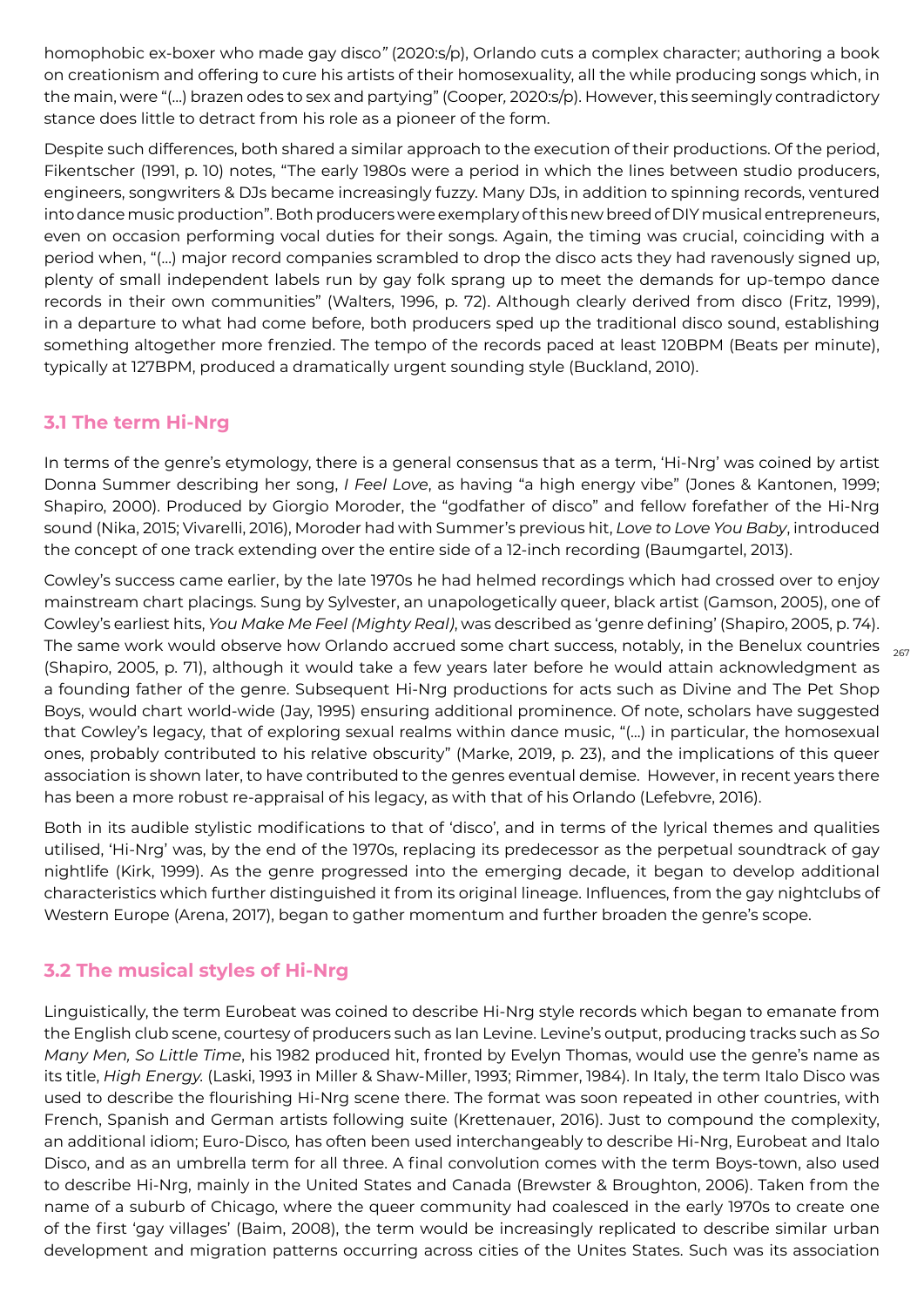with homosexuality, the name would be subsequently adapted by San Francisco band, Boys-Town Gang, whose fleet of early 1980's releases were some of the earliest Hi-Nrg songs to chart (Roberts, 2006).

Evidence of the interchangeability of these terms can be elucidated by an example from the pages of British music industry magazine, *Record Mirror*. Recognising the surge in songs produced in the Hi-Nrg musical style, the publication launched the first 'gay chart' in 1982. Running until 1988, although its original name was changed a number of times, to 'Boys Town Disco chart'; then the 'Hi-Nrg chart'; and by its demise, the 'Eurobeat' chart' (Rollo, 2019). While the addition of the chart signals a recognition of sorts, it would fall to a less likely source, Smash Hits, to dismantle what seemed a profound silence in relation to Hi-Nrg's advancement, on the part of the music press. The most successful of the influential weekly pop publications, with a specifically young readership, (Toynbee, 1993), the magazine would forecast Hi-Nrg, as "the sound of 1984" (Elliot, 2016, p. 14).

Tellingly, even in these relatively early days of its genre's genesis, the piece demonstrates a reluctance on the part of industry stakeholders to affirm its queer associations.

When proffered with the lyrics, from the then recent hit, *So Many Men, So Little Time*, as an example of the homoerotic overtones common to the genre, the interviewee (a music executive) is keen to dismantle any such same-sex associations. The author notes, how during the denial, "(…) a coy smile breaks out across his face" (Elliot, 2016, p. 14). Evidently, such acknowledgment was deemed still too risky a strategy. Despite this, the article is clear that the origins and success enjoyed by the genre thus far were of a resolutely queer nature, and that for many, Hi-Nrg was indeed, 'gay music'. Evidence as to why this was thought to be the case, is presented below.

### 4. Lyrics, titles and soundscapes

Lyrically, Hi-Nrg songs were frequently sexually suggestive, and commonly imbued with homocentric, glorifications of the male body. Social concepts and linguistic constructs related to the emerging urban gay experience were commonly referenced (Bell & Binnie, 1984).

### **4.1 'Cruising' for sex**

The particularly queer idiom, 'cruising', would prove a popular theme. The act of seeking out potential sexual partners in public spaces has long been established as a method of engagement, enabling the bearer access to a world still largely stigmatised by the mainstream. Forming part of an illustrious and subversive tradition involving the use of verbal and non-verbal codes, Stacey (2005, p. 1926) succinctly describes its primary role as a conduit to initiate sexual contact, citing it as "(…) the gay male sexual sport arena, where it is all in the gaze". The subject is reflected in a plethora of titles, *Searchin'* (Looking for Love); *So Many Men, So Little Time*; *Unexpected Lovers*; *Faith in Strangers*, all allude to the forays of the practice, with even more transparent examples in the form of, *Cruising*; *Cruising The Stre*et*s*; *A Walk in the Park*, and *Cruising in the Park*.

The employment of such idioms as song-titles constitutes just one element of a wider repertoire of sexualised lyricism. Frequently songs contained provocative connotations to the degree that it can be considered as a defining characteristic of the genre. With titles such as, *Bring on the Men*; *I Need A Man*; *Megatron Man*; *Thank God For Men*; *Male Stripper*, the repeated espousal of desire for, and veneration of, the male body is a predominant theme. That some scholars have attributed this to be part of the lyric's allure to a gay male audience is hardly surprising (Buckland, 2010, p. 68).

A third selection of titles illustrate a final aspect common to the linguistics of genre, that of the employment of thinly veiled sexual innuendo (Walters, 1996), with titles such as *Man-Sized Love*, *Pistol in My Pock*et, and *Slice Me Nice*, all indicative of this trend. On occasion, any remaining nuance would be disregarded. With titles such as, *I am So Horny for You*, or in example of the Modern Rocketry song, *Homosexuality*, the queer intention is unavoidable.

Patrick Cowley's 1981 opus, *Menergy*, provides an archetypal example of the genre's use of the linguistics of gay male communities. Again, references to the act of cruising permeate, the concept indelibly stamped as a definitively queer cultural practise (Stacey, 2004; Espinoza, 2019). Referencing the 'back-room' vividly locates a geographical sphere for the lyric, the argot term adopted to describe the sex-on-premises bars of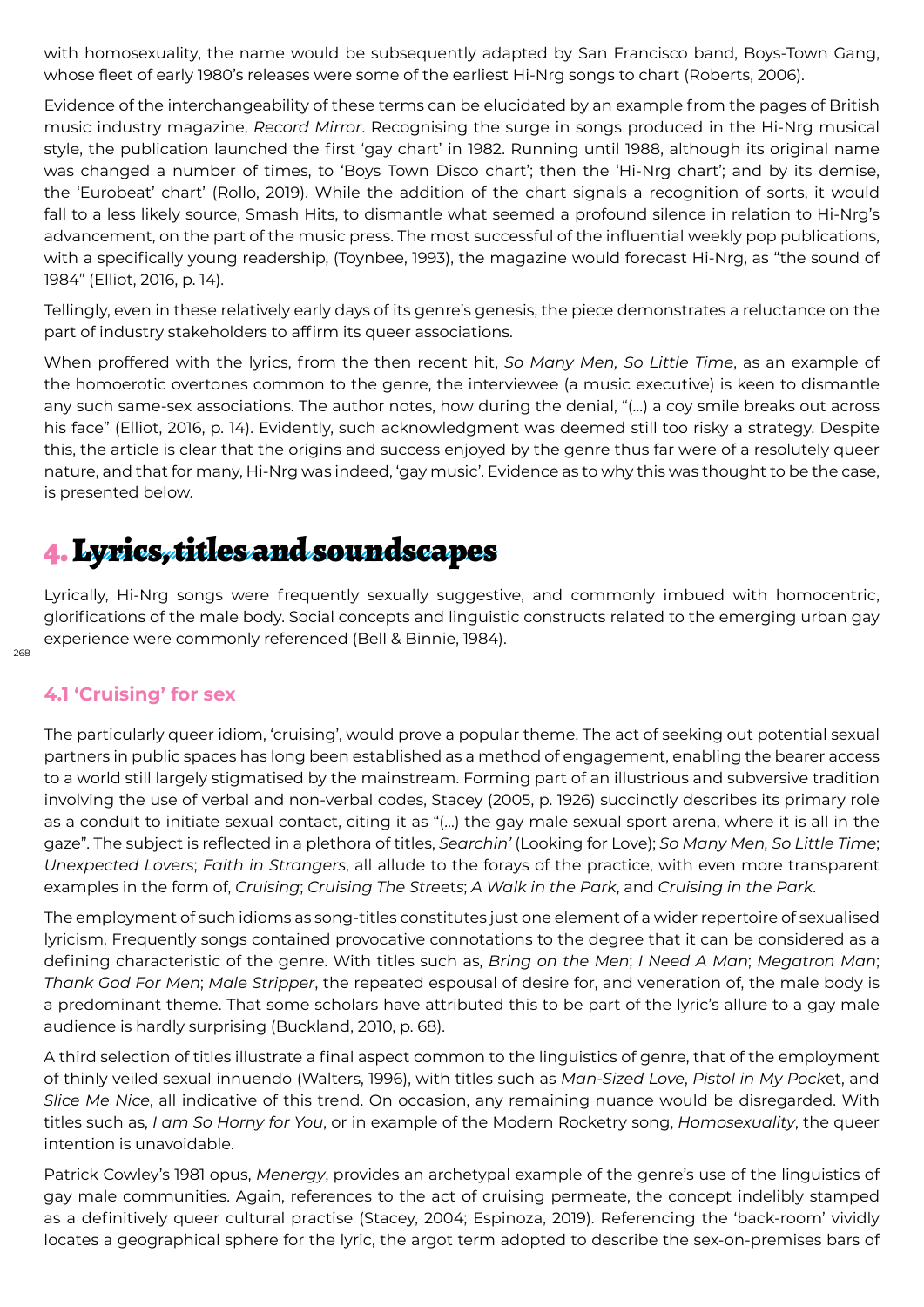the emerging gay, metropolitan centres of the United States (Martin, 1987). Further settings - the bar, the street, and the bedroom are each united by the commonality of serving as spaces where the possibility of sex is to be envisaged. This is graphically confirmed by Cowley's protagonists, who 'shoot off' in each verse's setting. Inclusion of the phrase used by gay men as a vernacular description for ejaculation lays bare to the explicitly queer resonance to Cowley's formative take on the genre. Such was its implicit resonance, a variation on the phrase would feature as a title to Cowley contemporary, Bobby Orlando's track, *Shoot Your Shot*. While cyclical in nature, its lyrics illustrate a similarly queer bent. This type of bawdy sexual assertiveness had rarely been observed in pop music lyrics, and never from a queer perspective.

#### **4.2 The idea of queer sound**

From its inception, Hi-Nrg would prove itself sonically adept at producing music, specifically designed "(…) to enhance the excitement of man-on-man cruising, illicit sex, and chemical stimulants through electronic means" (Marke, 2016, p. 22). Describing the effects of the sound on the more traditional setting of the dance floor, Buckland (2010, p. 96) describes how

*\*It was under aided with heavy bass-tones, so that dancers did not only hear the beat, but they also felt it. The pulse felt like it was coming from deep inside your body. This connected the body to the soundscape environment, so that rather than being acted upon, participants actively engaged and intervened with the soundscape.*

Further confirmation of the genre's "(…) enthusiastic embrace of the sexual possibilities of electronic music, particularly the homosexual ones" would be affirmed (Bieschke, 2019, p. 25), and it seemed that such frontiers were in reach. While the ashes of disco still simmered, Cowley and others benefited from an unrelenting demand from queer club-land, for increasingly up-tempo records to dance to (Flick, 1997).

### 5. Aesthetics and performativity

The aesthetics associated with the Hi-Nrg also commonly projected transgressive subversions. Routed in the reflection of several expressions of dress and performativity already utilised within queer communities, these representations subversively challenged established gender norms and the pervasively heteronormative imagery of pop. Two divergent categorisations of such representations can be elucidated, which share the etymological distinction of having both originated as colloquial terms.

The first, the 'gender bender', is attributed to the mainstream music press as a means of describing the surge in artists who, through their attire, application of make-up and feminine performativity, demonstrated a total disregard for gender traditional roles (Brownlee, 1995; Whatling, 1984). Unlike other ambiguous popstars of the day, such was the blatancy of the appearance and aesthetics of the gender bender, there was little room for the plausible denial of their queer roots. Discernible correlations can be drawn which link the innately queer performativity of the gender bending artists, to that of the ideas of sexual theorists. Such Hi-Nrg manifestations evoke Butler's (1993) theories of gender and its acquired nature. Here, Butler credits the practice, for its role in exposing the discursive nature of gender performativity itself. Drag, she notes, "(…) in imitating gender, implicitly reveals the imitative structure of gender itself" (Butler, 1993, p. 187). Butler's endorsement, of the parody of such performances, as assisting in the deconstruction of previous gender norms, is echoed by the overlap of the participation of the gender-bender within the resolutely queer sub-culture.

Conversely, the second term, the 'clone', originates from within the community, and was gaining linguistic popularity at the same time as Hi-Nrg's ascent (Levine, 1998). While the gender-bender brazenly transgressed rigidly held traditional demarcations of male and female gender representations in pop, the aesthetics of the clone instead reflected a sexualised, hyper-masculine homosexual ideal of manhood (Cole, 2000). The employment of gay tropes and imagery had already been successfully exploited by The Village People (Midgley, 2014), with variations of styles mined by the group dominating the fashion aesthetic of the male, gay community from the late 1970s and early 1980s (Han, 2009). Stimulated by a broad palette of sartorial reference points which encompassed everything from gay pornography (Kirk, 1999) to militaristic uniform (Rubin, 1994); the trend was unvarying in its appreciation of the projection of a rugged masculinity previously un-equated with homosexuality. Buoyed by an emerging gay leather scene (Rubin, 1994) and the growing cult status of Finish artist Touko Laaksonen, whose work as 'Tom of Finland' exemplified the chiseled, muscular aesthetic (Hooven, 1993; Shapiro, 200), this newfound style of representation was generously appropriated by several Hi-Nrg artists.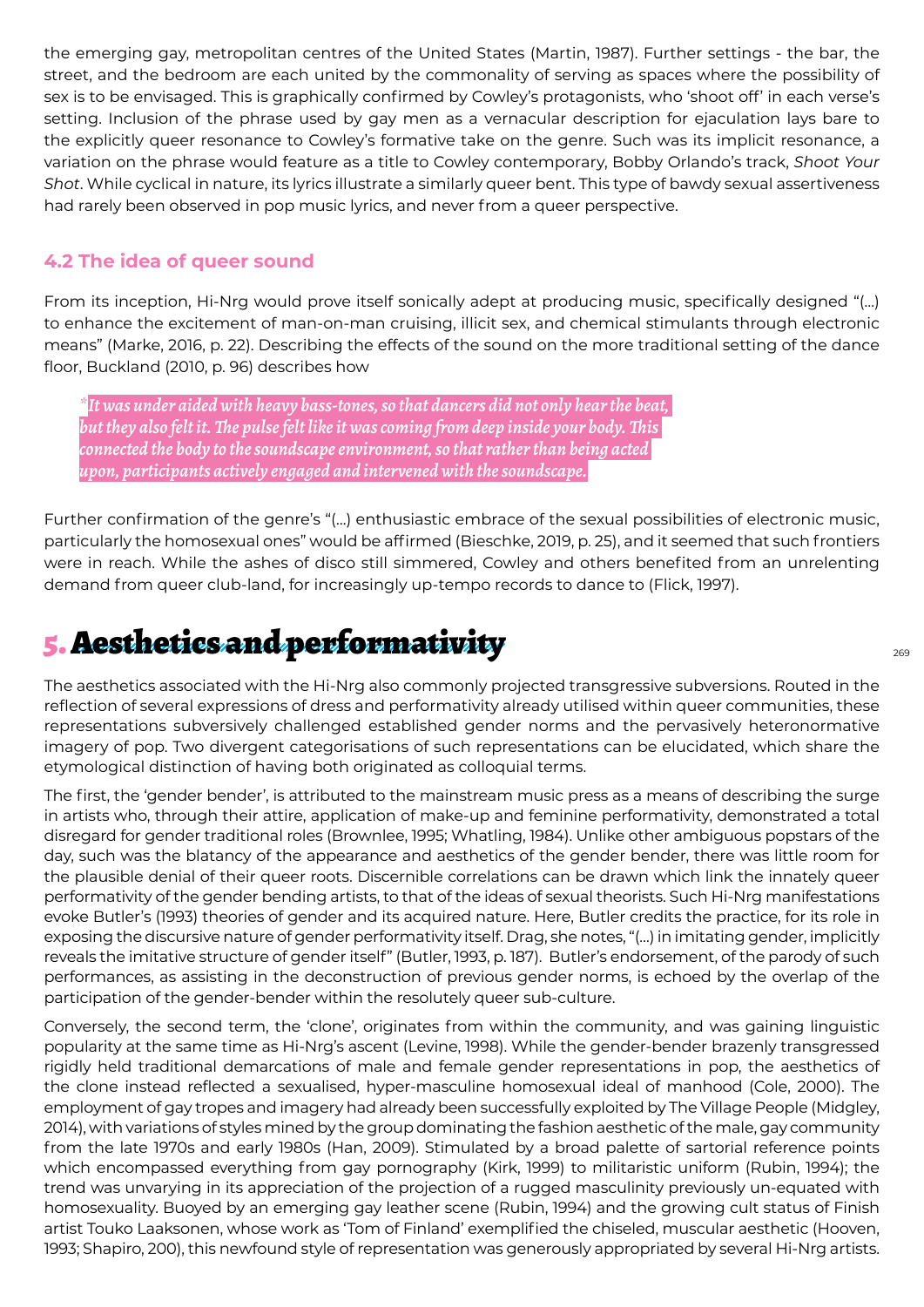#### **5.1 A queer eye for style**

270

The aesthetic is most graphically depicted by the no-less explicitly named Hi-Nrg group, Man2Man. The duo's chosen attire authentically reflected the origins of their sound and was complimented with lyrics and titles emblazoned with heavily sexualized innuendo. A review of their 1987 performance on United Kingdom pop music chart show, *Top of The Pops*, sums up the homocentric nature of the attire chosen by the band.

*\*Go-go boys in leather and military garb add to the atmosphere while Paul Zone strips off his leather to reveal more leather, then flannel, then a vest, then some bondage accessories to the delight of the squealing and oblivious, girls in the crowd.(QX team, 2016)* 

Each item mentioned holds association with aspects of the clone's predisposition, for fabrics and attire which accentuate the sexual identification of homosexuality with masculinity. Such was the pervasive nature of the aesthetic accoutrements and imagery, that the uniform would culturally outlast Hi-Nrg, manifesting across the mainstream in several other coded guises throughout the 1980s and beyond (Levine, 1998). For example, Jones (2017) and Jonanac (2007) are just two of the commentators to explore how pop singer George Michael incorporated clone imagery to signify to multiple audiences, in turn aiding his successful career trajectory from frothy pop duo, Wham, to fully fledged solo artist.

The camp-associated elements of fabled 'trash' aesthetic (Koestenbaum, 2001; Warner, 2012), as attributed to pop-art forerunner Andy Warhol and 'pope of trash' filmmaker, John Waters (Waters, 1981, p. 22), are also evoked. While preceding Hi-Nrg by over a decade, the two forms share the distinction of both centralising the portrayal of unrepentant queer desire as prominent threads throughout their representations. Warner's description of the aesthetic, and in particular, its fondness for "(…) extravagant display" (Warner, 2012, p. 48) can be facilely extended to fit the rigorously camp outputs associated with Hi-Nrg.

While each facet of Hi-Nrg complimented the other, the relationship between the music and the aesthetic also had specific links. Shapiro (2005), describes how the genre's tempo created an urgency, reflecting a community "(…) striving for superhuman perfection, by pushing the clone aesthetic to its furthest limits (Shapiro, 2005, p. 71). In earlier work, Shapiro had already attributed Cowley and Orlando as having created "(…) an aural fantasy of a futuristic club populated entirely by 'Tom of Finland' studs'" (Shapiro, 2000, p. 44).

#### **5.2 The complexities of male queerness and Hi-Nrg**

Previously, scholars have observed "The very fact that there are gay disco charts which are differentiated from non-gay disco charts suggests there is a range of music which gay people feel has specific importance to them" (Laski, 1993, p. 116). However, studies have also illustrated that despite gay men generally demonstrating a predilection for more commercial, 'disposable' pop than their lesbian counterparts, there is also a strong indication that being queer does not predispose one to a particular musical style (Taylor, 2012). Despite this, we must also recall, Hi-Nrg's enduring association with homosexuality (Kirk, 1999). Complex questions arise from these various studies, perhaps indicative of the recent inauguration of research focused on enhancing understanding of the many intersections of pop and sexuality.

Despite the evidenced orchestration of a sonic landscape which effectively sound-tracked the lives of emerging queer audiences (Marke, 2016; Flick, 1997), some scholars have observed that ultimately, "[…] whether this music is unique to gay discos, or whether it is mainstream music which is interpreted in different ways by gay disco goers, is not really relevant" (Laski, 1993 in Miller & Shaw-Miller, 1993, p. 121). For many, the motivation of Hi-Nrg, and its intended audience, was made abundantly clear: "This is gay ghetto music with no other goal than to pump up the drama, sexual innuendo and BPMs for a male insider audience" notes Walters (1996, p. 72).

# 6. The assimilation, decline and complex legacy of Stock, Aitken & Waterman

The mainstreaming of Hi-Nrg is directly attributable to three English, very un-queer gentlemen, namely, Mike Stock, Matt Aitken & Peter Waterman. As producers of early Hi-Nrg artists Divine and Dead or Alive, they set about building a pop empire, with allusions of repeating the success and model of the legendary Motown records.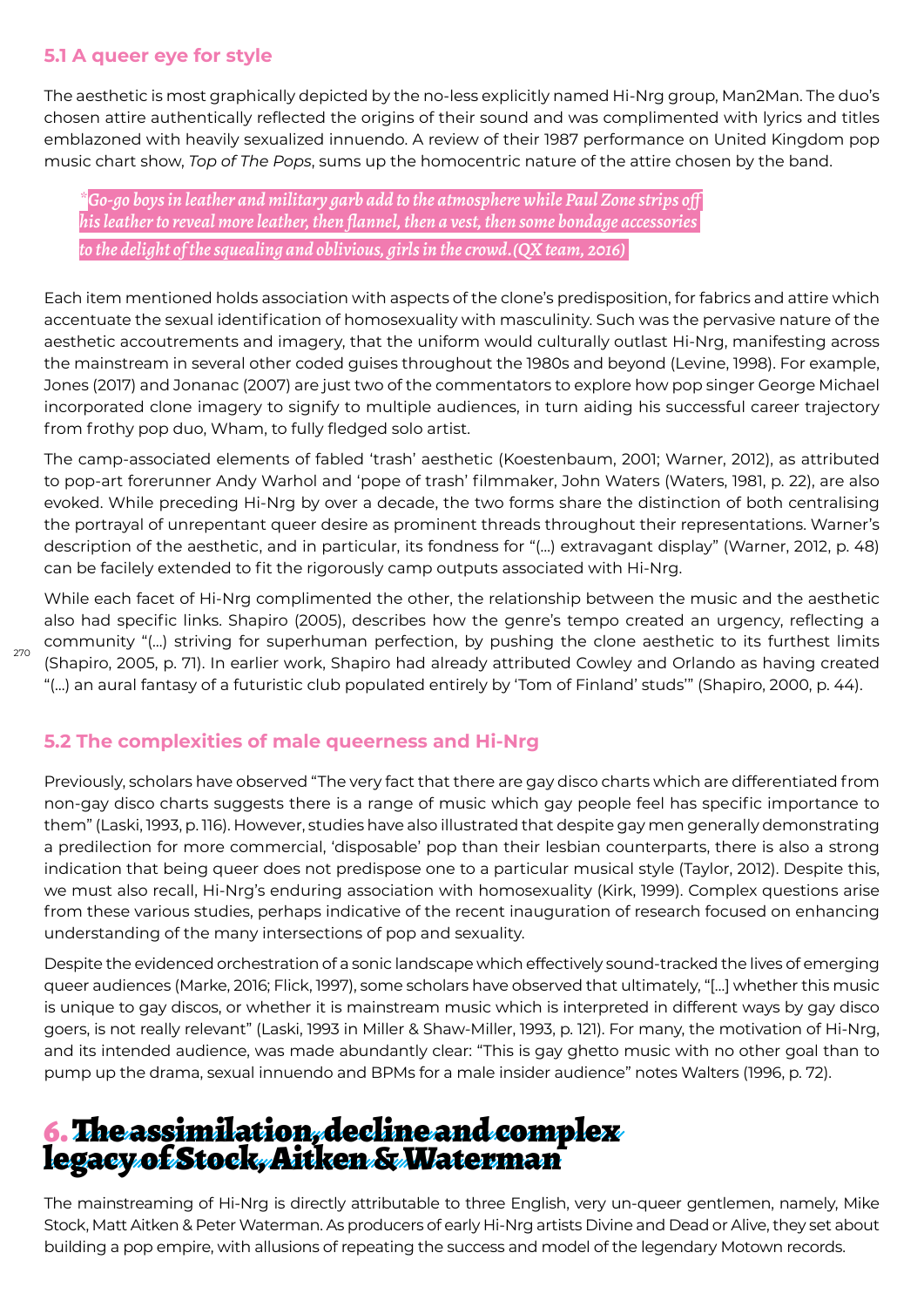The trio's statistics are impressive. In the United Kingdom, they attained record sales exceeding 100 million in the final four years of the decade and by 1989 were estimated to hold a 27% market share in the English music business (O'Hare, 2009; Stock, 2004). Self-titled as 'The sound of a bright, young Britain' (Elliot, 2017), the trio would repackage Hi-Nrg, and see become a predominant chart sound of the late 1980s. They soon demonstrated they were willing to turn anyone into a popstar, from soap opera stars to television puppets. Songs were increasingly fronted by "(…) squeaky clean acts, wholesome and beaming" (Lindsay, 2019, p. 14), the same work lamenting that, "It was hard to believe the architects of records as lustily feral as *You Spin Me Round* were now making music with virtually interchangeable synth bass lines" (Lindsay, 2019, p. 14). Stock, Aitken and Waterman's ethics were increasingly compared to that of the ruling Conservative party in England (Sandbrook, 2019). Despite its distinctly queer associations, underground birth, and ascendancy, Hi-Nrg was increasingly becoming equated as a soundtrack to something very different; "(…) an avaricious product of Tory Britain" (Climie, 2012, p. 72).

Yet, their legacy is complex. Stock, Aitken and Waterman had produced Hi-Nrg records, considered genre defining. Neither did the trio ever deny the culture from which they mined: "We make gay records, there's no question about it and we're not afraid to say that", noted Waterman (Bernard,1986, in Elliot, 2017, p. 46). Regardless, and repeating the pattern of disco's appropriation, acts as unlikely as Debbie Harry, Cliff Richard, and even Judas Priest would seek out the trio for production duties. As such, the de-sexualisation of queer proclivities, formerly innate to the form, would continue as the genre's ubiquity approached saturation point (Arena, 2017), aptly described by artist Pádraic E. Moore, as the 'vanilla cul-de-sac' of appropriation (in Abbot, 2017).

It would be unfair to land the culpability for the genre's decline entirely at the hands of Stock, Aitken, and Waterman. Instead, a combination of factors may be considered. Despite their bleaching of the genre's queer roots, perhaps Hi-Nrg never lost its queer connection, to the genre's own detriment? A critic recalls attending a music conference in the late 1980s, at which "(…) the general consensus was that even a brilliant Hi-Nrg record would suffer from the albatross of a queer connection" (Flick, 1997, p. 24). Furthermore, a significant shift in pop music of the latter part of the decade has also been observed:

*\*The 'traditional values' of Reagan & Thatcher had already chilled the political atmosphere. But it was the eruption of the 'gay plague' into the news headlines in the mid-'80s that was to decisively turn the tide on both sides of the Atlantic against the androgynous, gender-bending culture of New Wave (Simpson, 2015, n/p)*

There was also a final, less malevolent aspect to the genre's demise, the simple issue of changing tastes. Just as Hi-Nrg had emerged from the ashes of disco, the emerging genres of House and Techno music were in-turn derivative of Hi-Nrg (Fritz, 1999; Hawking, 2013). By the end of the decade, both had established themselves as more than adequate rivals to the increasingly bland offerings of Hi-Nrg's now over-familiar, chart-friendly execution. Hi-Nrg's days were numbered.

### 7. Conclusion

Pop music's proven dexterity as a fostering agent with the capacity to imbue a sense of mutual connectivity among audiences is both long and reputable (Gill, 1995; Siegel, 2001). Despite having attained little endorsement for having done so, this study argues that Hi-Nrg realised a cultural milestone, in its deliverance of a form which offered an undiluted expression of transgressive queer sexualities.

At its zenith, Hi-Nrg was the whole package; a heady mixture of electronic music and pulsating beats, supported by lyrics commonly exuding a sense of camp, and/or overt homosexual suggestibility, delivered with a visual aesthetic that frequently reflected both. The cultural penetration of the genre is even more remarkable, given the candour of the lyrics and aesthetics characteristically employed in the performance of the music.

Pioneering queer Journalist Kris Kirk noted in 1984 of the genres that "like it or not, it is regarded as ours" (Kirk, 1984, p. 117) and it is here that Hi-Nrg remains unmatched, the correlation between it and its queer audience irrefutably validating its unique cultural value. Hi-Nrg was not infallible, and it certainly spoke and reflected the lives of gay men more than others under the queer umbrella. Nevertheless, what the genre did achieve, was realising a cultural milestone in its deliverance of an undiluted, unapologetic sexual soundtrack, singing directly back, to an audience "(…) now hungry for gay role models" (Jones & Kantonen, 1999, p. 45).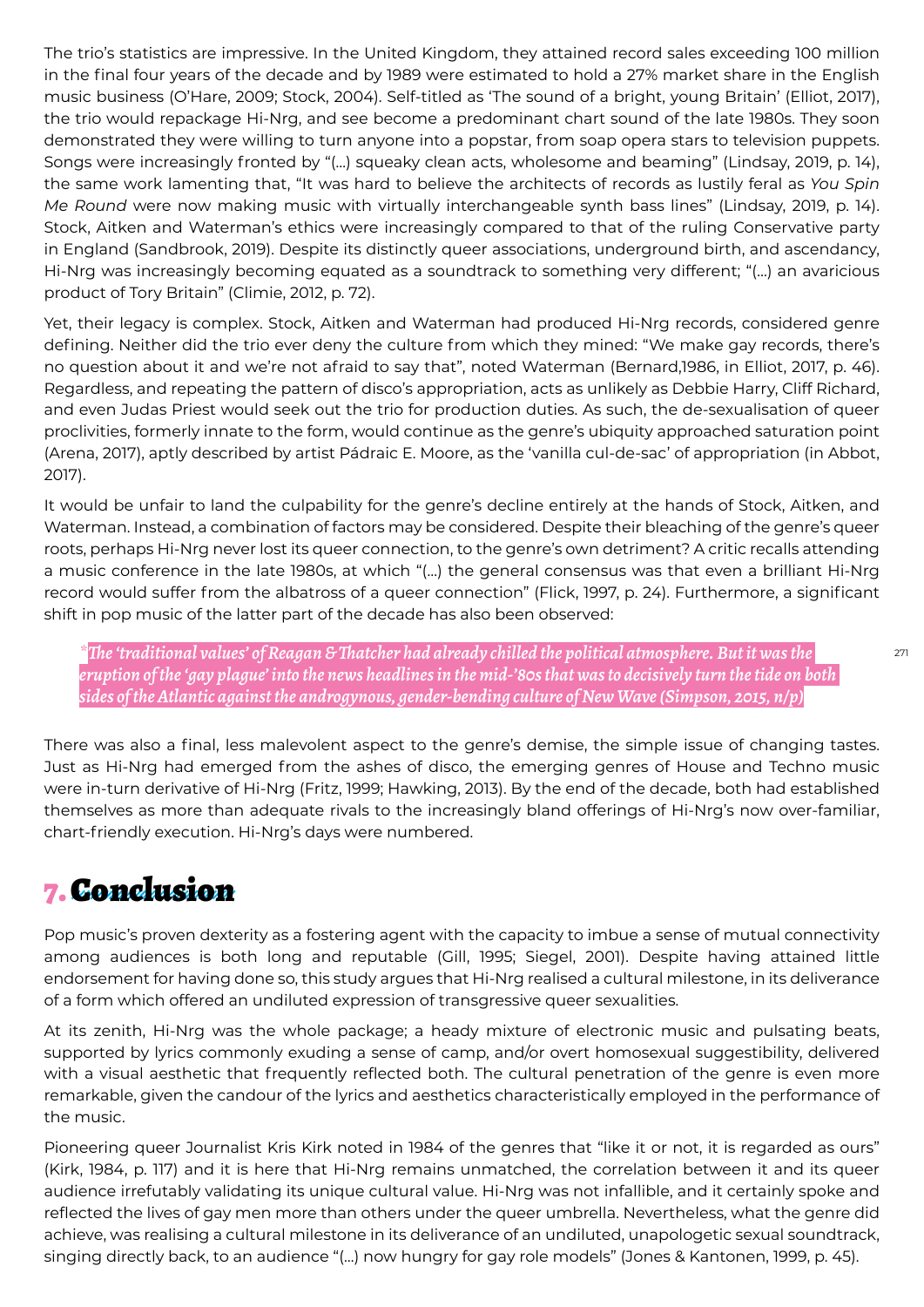**Funding:** This work was funded by a Government of Ireland Postgraduate Scholarship. Project ID: GOIP/2019/1854.

#### **References**

272

» Abbot, R. (2017, August 6). Bobby 'O', Hi-NRG and the expression of queer desire. *Bab*et*te.* Retrieved from: https://babettepress.tumblr. com/post/163882186175/bobby-o-hi-nrg-and-the-expression-of-queer

» Abjorensen, N. (2017). *Historical dictionary of popular music*. New York: Rowman and Littlefield.

» Arena, J. (2017). *Europe's stars of 80s Dance Pop: 32 International music legends discuss their careers*. North Carolina: McFarland & Company Publishers.

» Baim, T. (2008). *Out and proud in Chicago.* Illinois: Agate Publishing.

» Baumgartel, T. (2013). Turning the Machine into a Slovenly Machine: Donna Summer, Giorgio Moroder and 'I Feel Love'*. Thanyris/ Intersecting*, *26*, 43–54.

» Bell, D. & Binnie, J. (2004). Authenticating Queer Space: Citizenship, Urbanism and Governance*. Urban Studies, 41*(9), 1807–1820.

» Bieschke, M. (2019, October 12). Patrick Cowley, the gay genius of Hi-Nrg. *DJ Magazine*. Retrieved from: https://djmag.com/longreadn/ patrick-cowley-gay-genius-hi-nrg.

» Bilyeu, M., Cook, H. & Hughes, M. (2013). *The ultimate biography of The Bee Gees: Tales of the brothers Gibb*. London: Omnibus Press.

» Brewster, B. & Broughton, F. (2006). *Last night a DJ saved my life: The history of the Disc Jockey*. (2 ed.). London: Headline Books.

» Brownlee, M. (2010). *The history of bubble-gum pop*. London: Omnibus Press.

» Buckland, F. (2010). *Impossible dance: Club culture and queer world-making*. Connecticut: Wesleyan University Press.

» Buckley, P. (2003). *The rough guide to rock*. London: Rough Guide Press.

» Bullock, D. (2017). *David Bowie made me gay: 100 years of LGBT music*. London: Overlook Press.

» Butler, J. (1993). *Bodies that matter: On the discursive limits of "sex".* New York: Routledge.

» Climie, S. (2012, June 4). Stock, Aitken and Waterman - Readers' Panel. *The Guardian*. Retrieved from: https://www.theguardian.com/ music/musicblog/2012/apr/06/stock-aitken-waterman-readers-panel.

» Cole, S. (2000). *Don't we know our gay apparel: Gay men's dress in the twenti*et*h century*. London: Berg Publishers.

» Cooper, D. (2020, April 27). The strange case of Bobby Orlando. *Dennis Cooper Blog*. Retrieved from: https://denniscooperblog.com/\_ black\_acrylic-presents-the-strange-case-of-bobby-orlando-2/.

» Doggett, P. (2015). *Electric shock - from the gramophone to the iphone, 125 years of pop music*. London: Vintage Press.

» Dyer, R. (1979). *In defence of disco*. In R. Dyer (Ed.) *Only Entertainment.* (pp. 149–58). London: Routledge.

» Echols, A. (2010). *Hot stuff: Disco and the remaking of American culture*. New York: W.W. Norton.

» Espinoza, A. (2019). *Cruising: An intimate history of a radical pastime.* Unnamed Press: Los Angeles.

» Fikentscher, K. (1991). Supremely Clubbed, Devastatingly Dubbed: Some Observations on the Nature of Mixes on 12-Inch Dance Singles. *Journal of Popular Music Studies, 4*(1)*,* 9-15.

» Flick, L. (1997, February 8). Hi-Nrg's about-face on gay nexus won't help. *Billboard Magazine*.

» Fritz, J. (1999). *Rave culture: An insiders overview*. New York: Small Fry Press.

» Gamson, J. Reality Queens. *Sociology For The Public, 12*(2), 52–54.

» Gill, J. (1995). *Queer noises: Male and female homosexuality in twenti*et*h century music*. London: Cassell.

» Gillen, F. (2007). Discophobia: Antigay prejudice and the 1979 backlash against disco. *Journal of the History of Sexuality, 15*(2), 276–306.

» Han, C. S. (2009). Asian Girls Are Prettier: Gender Presentations as Stigma Management Among Asian Gay Men. *Symbolic Interaction, 32*(2),106–22.

» Hawking, T. (2013, July 3). Revisiting Divine's overlooked musical career*. Flavorwire*. Retrieved from: https://www.flavorwire.com/375986/ revisiting-divines-overlooked-musical-career.

» Hooven, V. F. (1993). *Tom of Finland: His life and times.* New York: St Martin's Press.

» Hubbs, N. (2007). "I will survive": Musical Mappings of Queer Social Space in a Disco Anthem." *Journal of Popular Music, 26*(2), 231-244.

» Jay, B. (1995). *Not simply Divine: Beneath the makeup, above the heels, and behind the scenes with a cult superstar.* London: Virgin Books.

» Jonanac, R. (2007). *George Michael, the biography*. London: Piatkus Books.

» Jones, A. & Kantonen, J. (1999). *Saturday night forever: The story of disco.* Chicago: Acapella Books.

» Jones, M. J. (2017, May 1) *George Michael's queer masculinity: An exploration and an elegy*. *Musicology Now*. Retrieved from: http:// www.musicologynow.org/2017/01/george-michaels-queer-masculinity.html.

» Kirk, Kris. (1999). *A boy called Mary*. London: Millivres Publishing Ltd.

» Koestenbaum, W. (2003). *Andy Warhol*. New York: Orion Books.

» Krettenauer, T. (2016). Hitmen: The euro disco sound. In M. Ahlers & C. Jacke (Eds.). *Perspectives on German popular music*. (pp. 77–88). London: Routledge.

» Laski, A. (1993). The politics of dancing: Gay dance music and postmodernism*.* In S. Miller & T. Shaw-Miller (Eds.). *The last post: Music after modernism*. (pp. 110–31). Manchester: Manchester University Press.

» Lefebvre, S. (2016, May 8) Waking the spirit of a disco innovator. *The New York Times*. Retrieved from: https://www.nytimes.com/2016/08/07/